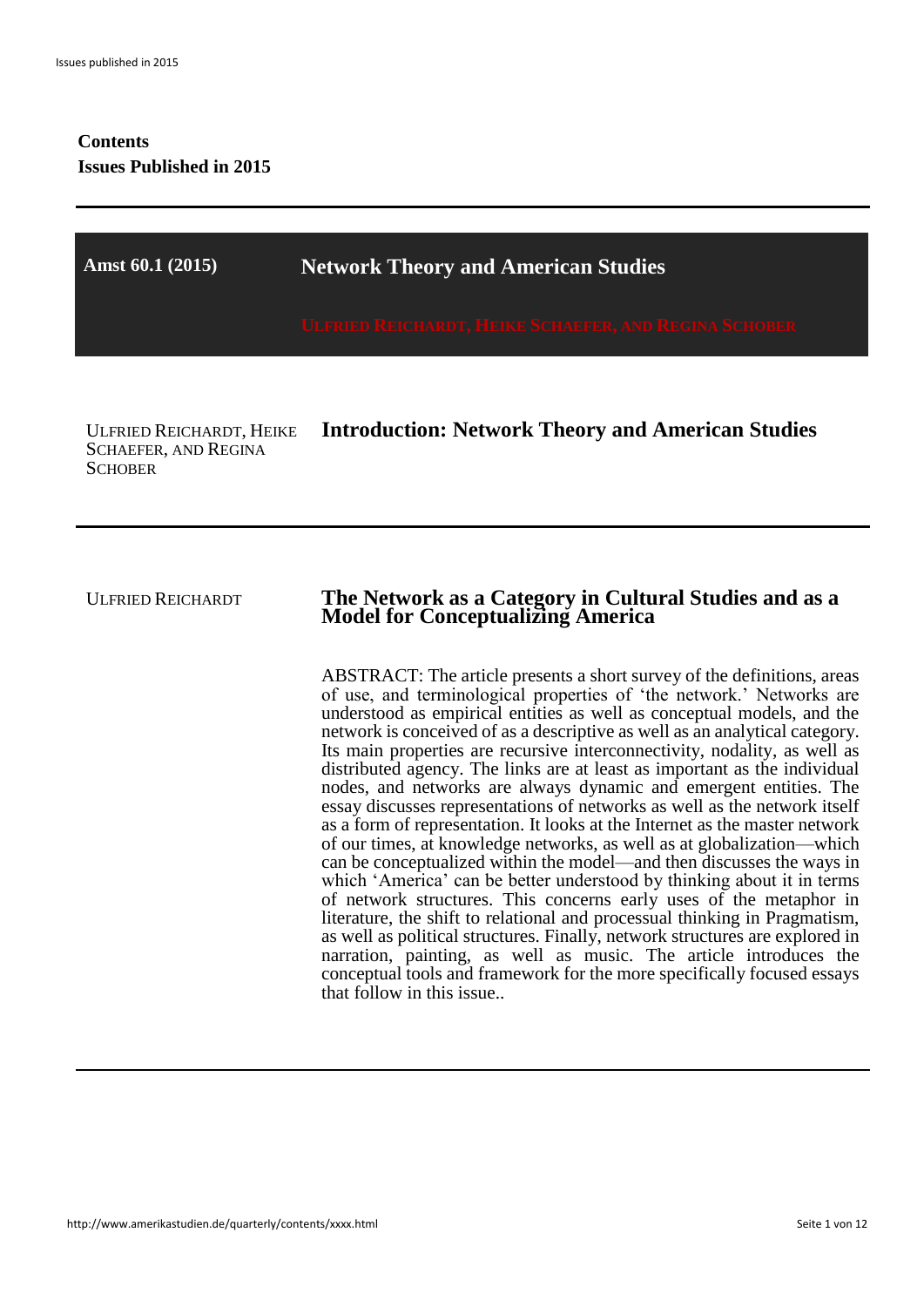### WENDY HUI KYONG CHUN **Networks NOW: Belated Too Early**

ABSTRACT: What is it about networks that makes them such a compelling, universal concept? How has 'it's a network' become a valid answer: the end rather than the beginning of the analysis? Why and how has it become the diagram for both global capital and contemporary U.S. society? This article addresses these questions by arguing that networks have been central to the emergence, management, and imaginary of neoliberalism, in particular to its narrative of individuals collectively dissolving society. Tracing the ways in which networks, or more precisely the mapping of networks, were embraced as a way to evaporate the postmodern confusion that dominated the late-seventies and earlyeighties, this article reveals that the force of networks stems from how they are imaged and what they are imagined to do. Networks allow us to trace and to spatialize unvisualizable interactions as flows: from global capital to environmental risks, from predation to affects. To begin to imagine networks differently, this article argues that, rather than focusing on network maps and connections, we need to think about new media in terms of habitual repetition and leaks.

### HANJO BERRESSEM **Déjà Vu: Serres after Latour, Deleuze after Harman, 'Nature Writing' after 'Network Theory'**

ABSTRACT: In today's academic landscape, network theories are gaining in discursive and operational currency. In his book *Prince of Networks: Bruno Latour and Metaphysics*, for instance, Graham Harman introduces Latour's actor-network theory into what Harman calls "object-oriented philosophy." In order to understand the success of recent network theories and to put them into both historical and conceptual perspectives, this essay revisits some network theories *avant la lettre*. Such an 'archaeology of the future' is needed because neither Latour nor Harman reference important precursers of network theory, such as Gregory Bateson, Gilles Deleuze, or Michel Serres, in any serious manner. First, the essay describes some of the main characteristics of Latour's actor-network theory in the light of and against Harman's argument in *Prince of Networks*. Second, it shows in what ways the practice of 'nature writing' could be thought of as a precursor of network theory. Third, it delineates some Deleuzian concepts that might be helpful for future network theories. In its conclusion, this essay argues that 'doing network theory' implies a number of fundamental changes in the practice of literary and cultural studies, as well as in the practice of the humanities in general.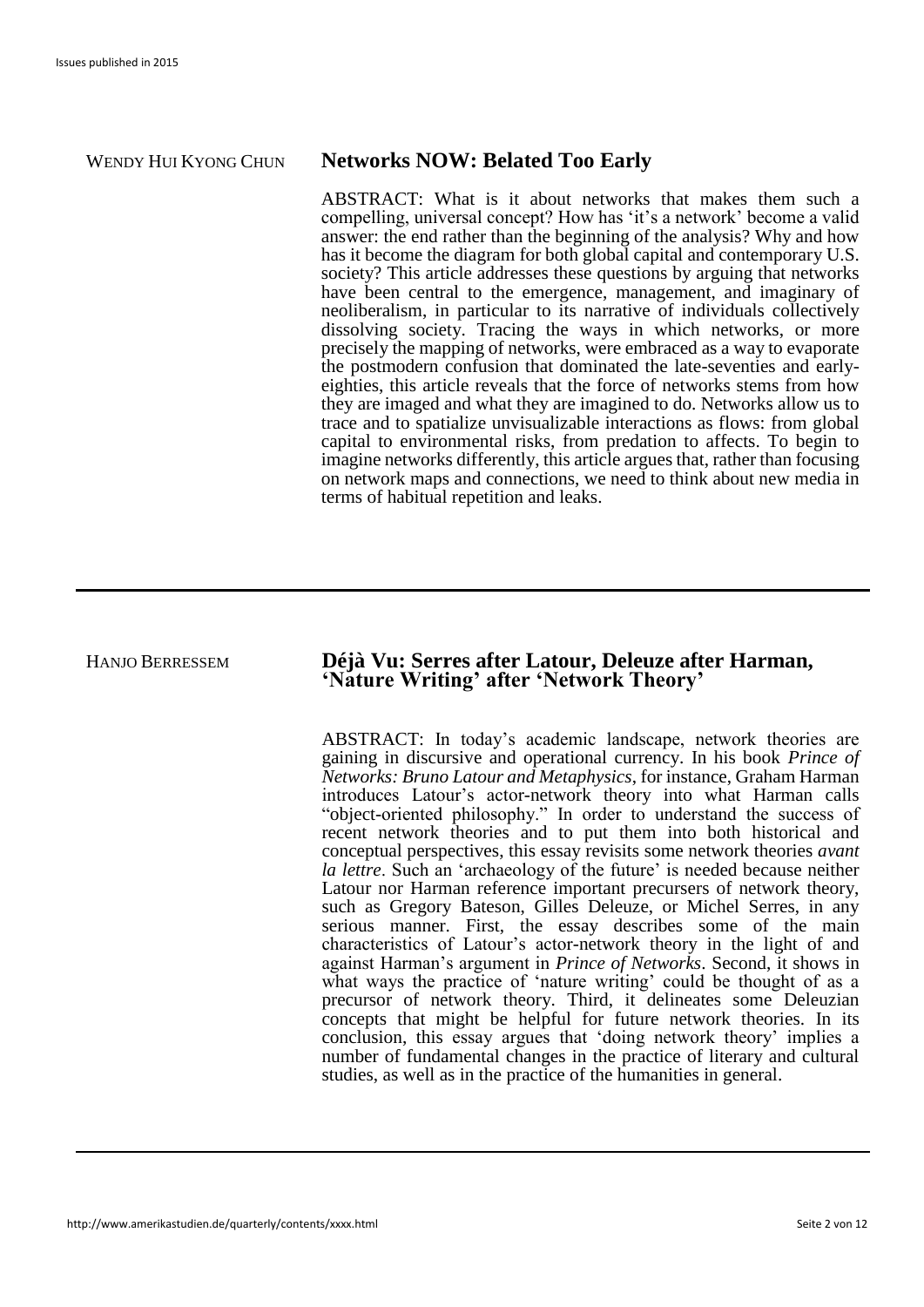### SABINE SIELKE **Network and Seriality: Conceptualizing (Their) Connection**

ABSTRACT: Just as the concepts of networks and networking, the principle of seriality and forms of series production have enjoyed much currency lately in divergent fields of scholarly and scientific inquiry. Moreover, both networks and series are increasingly recognized as viable structural patterns of media and media formats. Why is it, then, that we embrace the trope of the network wholeheartedly and tend to downplay the insistence of seriality? This essay first addresses a few possible answers to this question to subsequently explore the proximity of the two concepts.

#### REGINA SCHOBER **America as Network: Notions of Interconnectedness in American Transcendentalism and Pragmatism**

ABSTRACT: The network represents a prevalent figure of thought in U.S. American culture. This essay argues that American Transcendentalism and Pragmatism, as precursors to current network theories, share a particular mode of 'networked thinking' that relies on concepts commonly associated with 'America' or 'Americanness' such as decentralization, informal associations, mobility, adaptation, and distributed power relations. The reading of some exemplary texts by Ralph Waldo Emerson, Walt Whitman, William James, and Gertrude Stein examines the various ways in which they propose and negotiate visions of interconnection in relation to notions of the self, creativity, and geographical/cultural space. As a more or less explicit conceptual model, the network allows these texts to explore epistemological, aesthetic, and political questions in relation to conceptions of the U.S. as a constantly shifting, yet integrative configuration.

#### JAN D. KUCHARZEWSKI **"The Irreducible Complexity of the Analog World": Nodes, Networks, and Actants in Contemporary American Fiction**

ABSTRACT: Using Bruno Latour's Actor-Network-Theory as an interpretative framework, this paper discusses Daniel Suarez's *Daemon* (2006) and Richard Powers' *Gain* (1998) as two contemporary novels that attempt to represent (and ultimately map) a world governed by social/technological/economic networks. Both texts investigate what happens to our notions of agency and self-determinacy when characters and environments are conceptualized as distributed processes of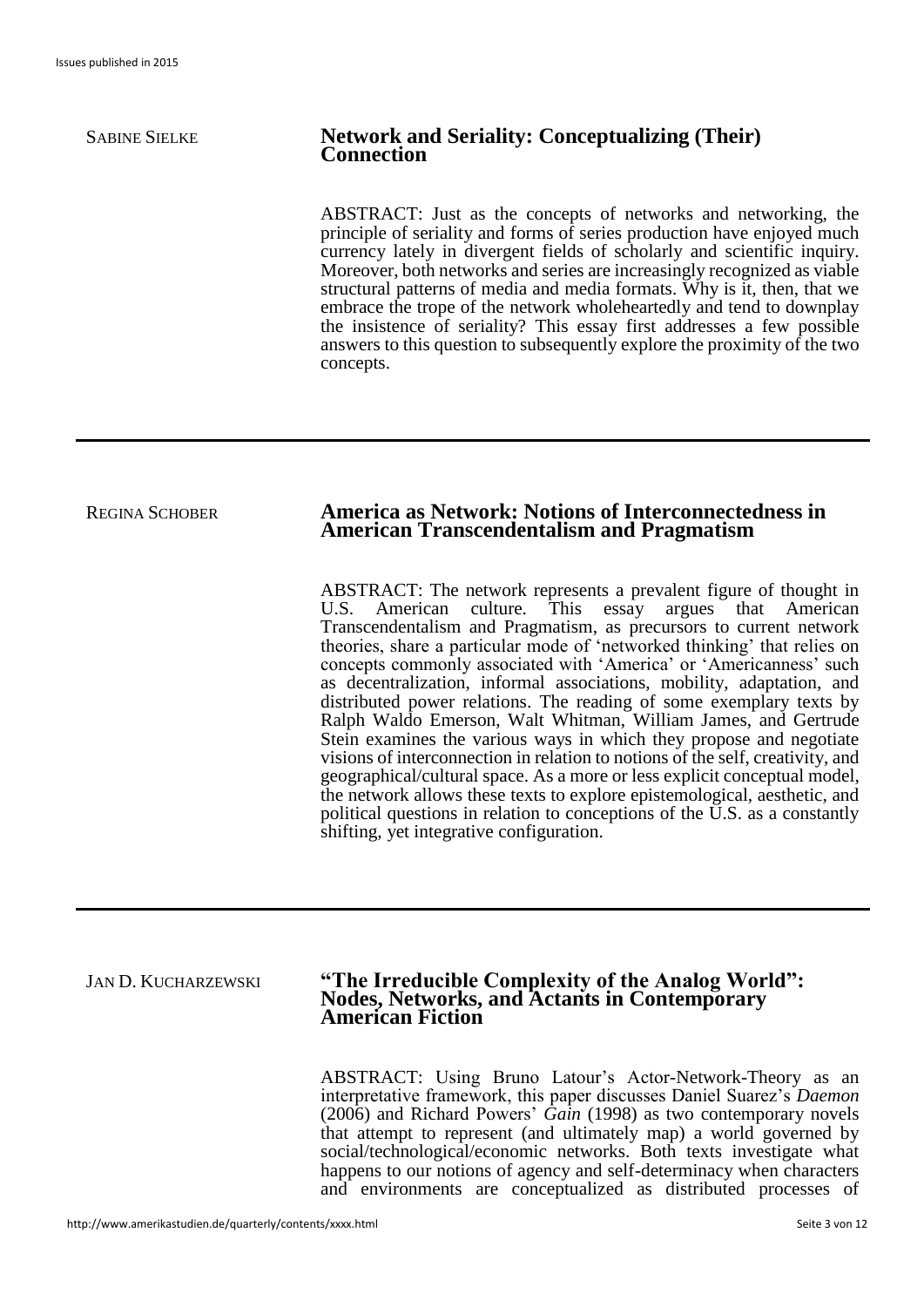interconnectivity and recursiveness. Whereas *Daemon* largely relies on particularized and psychologically coherent characters who have to navigate a networked world in which a decentralized computer system begins to take over the United States, *Gain* pushes the network trope even further by suggesting that the individual itself (both as a social and as a narrative construction) is actually a complex network and that fiction must respond to this paradigm by reevaluating both realistic and postmodern modes of representation.

#### HEIKE SCHAEFER **The Novel as "the Most Complex Artifact of Networking": The Relevance of Network Theory for the Study of Transcultural Fiction**

ABSTRACT: While the study of networks has proliferated in the information, social, and natural sciences, literary critics to date have been hesitant to examine the theoretical implications of network analysis for literary and cultural studies. This essay explores the contribution that network theory can make to the study of transcultural fiction and, hence, by extension, to transnational American Studies. Transcultural narratives aim to forge new connections between diverse literary and cultural traditions. They privilege connectivity, reciprocity, and processuality to undermine notions of cultural purity, autonomy, and stability and to undo the essentialist concepts of identity and alterity these give rise to. Taking Junot Díaz's novel *The Brief Wondrous Life of Oscar Wao* (2007) as its test case, this essay argues that the concept of the network provides a productive heuristic tool for the analysis of the discursive concerns, representational strategies, and cultural relevance of transcultural fiction.

| BIRGIT M. BAURIDL AND<br>PIA WIEGMINK | Forum                                                                                   |  |
|---------------------------------------|-----------------------------------------------------------------------------------------|--|
|                                       | <b>Toward an Integrative Model of Performance in<br/>Transnational American Studies</b> |  |

ABSTRACT: This essay argues for a deeper and more theoretically funded integration of Performance Studies approaches into the field of (transnational) American Studies. It suggests that issues which have become central to the American Studies agenda in the wake of the transnational turn can be fruitfully and at times more adequately addressed by the study of 'cultural performances.' We explore theoretical parameters rooted in both fields and link them to conceptual (hypo-) theses that call for and highlight the potential of such an interdisciplinary and integrative approach. Based on the idea of culture as a corporeal, communal, and dynamic event rather than a stable textual product, we position the local particularities of cultural performance vis-à-vis the dynamics of global mobility. For this purpose, we propose a twofold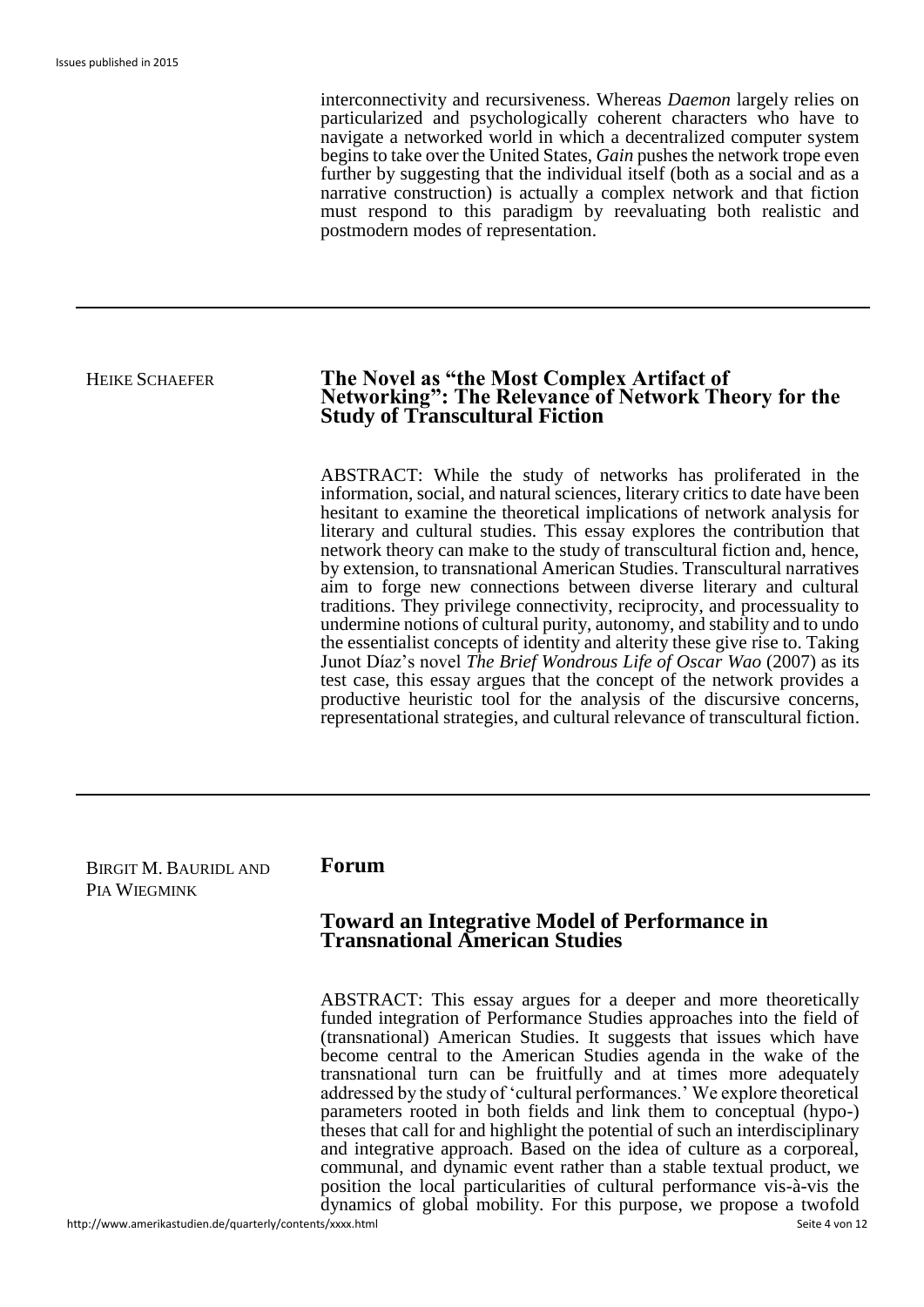understanding of 'cultural performance' that fuses two disciplinary trajectories: First, we need to examine the role and impact of 'cultural performances' as particular *acts of cultural expression* (like daily rituals, festive occasions, or theatrical events) in transnational contact zones sites in which cultures meet, grapple with each other, and inevitably negotiate questions of socio-political agency, representation, and power. Second, we need to develop and evaluate 'cultural performance' as a *methodological approach* for the study of transnational processes.

#### **Amst 60.2/3 (2015)**

### KERSTIN KNOPF **The Turn Toward the Indigenous: Knowledge Systems and Practices in the Academy**

ABSTRACT*:* Since the late 1990s, Indigenous scholars have called for an 'indigenizing of the academy' (Mihesuha and Wilson 2004), integrating Indigenous knowledges into discourses and practices of institutions of higher education worldwide. The calls to integrate Indigenous and Western knowledge discourses and practices mainly come from Indigenous researchers throughout the world. They indict the 'self-evident' primacy of Western knowledges and presumptuous disregard for Indigenous knowledges in universities that re-produce colonial dominance and epistemic violence. This article analyzes the relationship between Indigenous and Western knowledge systems and practices.It also discusses the Indigenous concepts of *Saytk'ilhl Wo'osim'* (resource-sharing), *Enowkinwixw* (consensus-finding), *Tsawalk*, and *Hahuulism* (a synthesis of Indigenous and Western philosophies articulating the unity of creation) and suggests their applications in the political and social sciences, economics, and environmental studies.

### BRIAN GLASER **The Implied Reader and Depressive Experience in Louise Glück's** *The Wild Iris*

ABSTRACT: This essay examines the role of mental illness in contemporary poetics, arguing that it is often overlooked through denial or repressed through misunderstanding. Specifically, it argues that what Wolfgang Iser called the "implied reader" is, in the case of Louise Glück's *The Wild Iris*, constructed as depressed. The essay offers close readings of her poems, which demonstrate the way a depressed implied reader leads the speaker of the poems to a moment of transformation. The second half of the essay looks at how most contemporary theories of reader-response inadequaely describe the disability Glück's work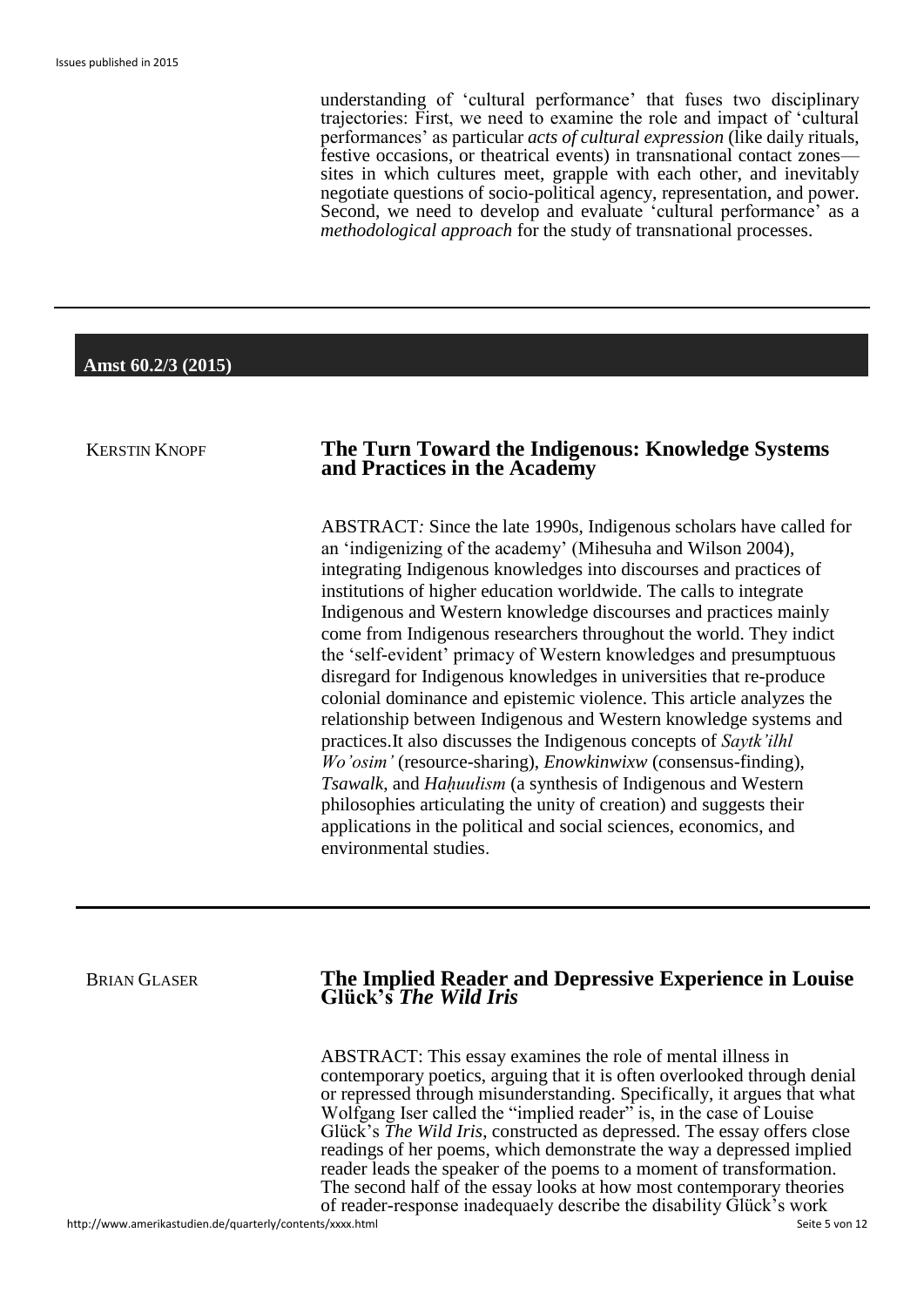references. It offers a critique of the phobia of mental illness in contemporary apologies for literary reading, and argues that even work that acknowledges readers as potentially mentally disabled might benefit from the concept of the "implied reader" in overcoming ableism.

### GERFRIED AMBROSCH **American Punk: The Relations between Punk Rock, Hardcore, and American Culture**

ABSTRACT: The punk culture has its roots on both sides of the Atlantic. Despite continuous cross-fertilization, the British and the American punk traditions exhibit distinct features. There are notable aesthetic and lyrical differences, for instance. The causes for these dissimilarities stem from the different cultural, social, and economic preconditions that gave rise to punk in these places in the mid-1970s. In the U.K., punk was mainly a movement of frustrated working-class youths who occupied London's high-rise blocks and whose families' livelihoods were threatened by a declining economy and rising unemployment. Conversely, in America, punk emerged as a middleclass phenomenon and a reaction to feelings of social and cultural alienation in the context of suburban life. Even city slickers such as the Ramones, New York's counterpart to London's Sex Pistols and the United States' first 'official' well-known punk rock group, made reference to the mythology of suburbia (not just as a place but as a state of mind, and an ideal, as well), advancing a subversive critique of American culture as a whole. Engaging critically with mainstream U.S. culture, American punk's constitutive other, punk developed an alternative sense of Americanness*.*

stereotypes, and fashion as empowerment, respectively. It examines the

| <b>STEFANIE SCHÄFER</b> | <b>Phenomenal Woman: Michelle Obama's Embodied</b><br><b>Rhetoric and the Cultural Work of Fashion Biographies</b>                                                                                                                                                                                                                                                                                                                                                                                                                                                                                                                                                                                                                       |
|-------------------------|------------------------------------------------------------------------------------------------------------------------------------------------------------------------------------------------------------------------------------------------------------------------------------------------------------------------------------------------------------------------------------------------------------------------------------------------------------------------------------------------------------------------------------------------------------------------------------------------------------------------------------------------------------------------------------------------------------------------------------------|
|                         | ABSTRACT: Michelle Obama's role as the first black First Lady of the<br>U.S. is contextualized in discourses of feminism and race, in the<br>historical meaning of the First Lady, and in the world of fashion and<br>celebrity. Her strategy in engaging these discourses is described here as<br>an 'embodied rhetoric,' in which she caters to media attention but<br>refuses to comment on her fashion choices, thereby creating a void for<br>interpretation that is filled by a plethora of readings. Drawing from<br>biography and iconicity theory as well as fashion and First Lady<br>Studies, this article discusses three iconic appearances of Obama that<br>demonstrate her stances on the First Lady's role, black female |

cultural work of two genres of celebrity texts, biographies and fashion biographies, in order to extrapolate her 'real' character and historical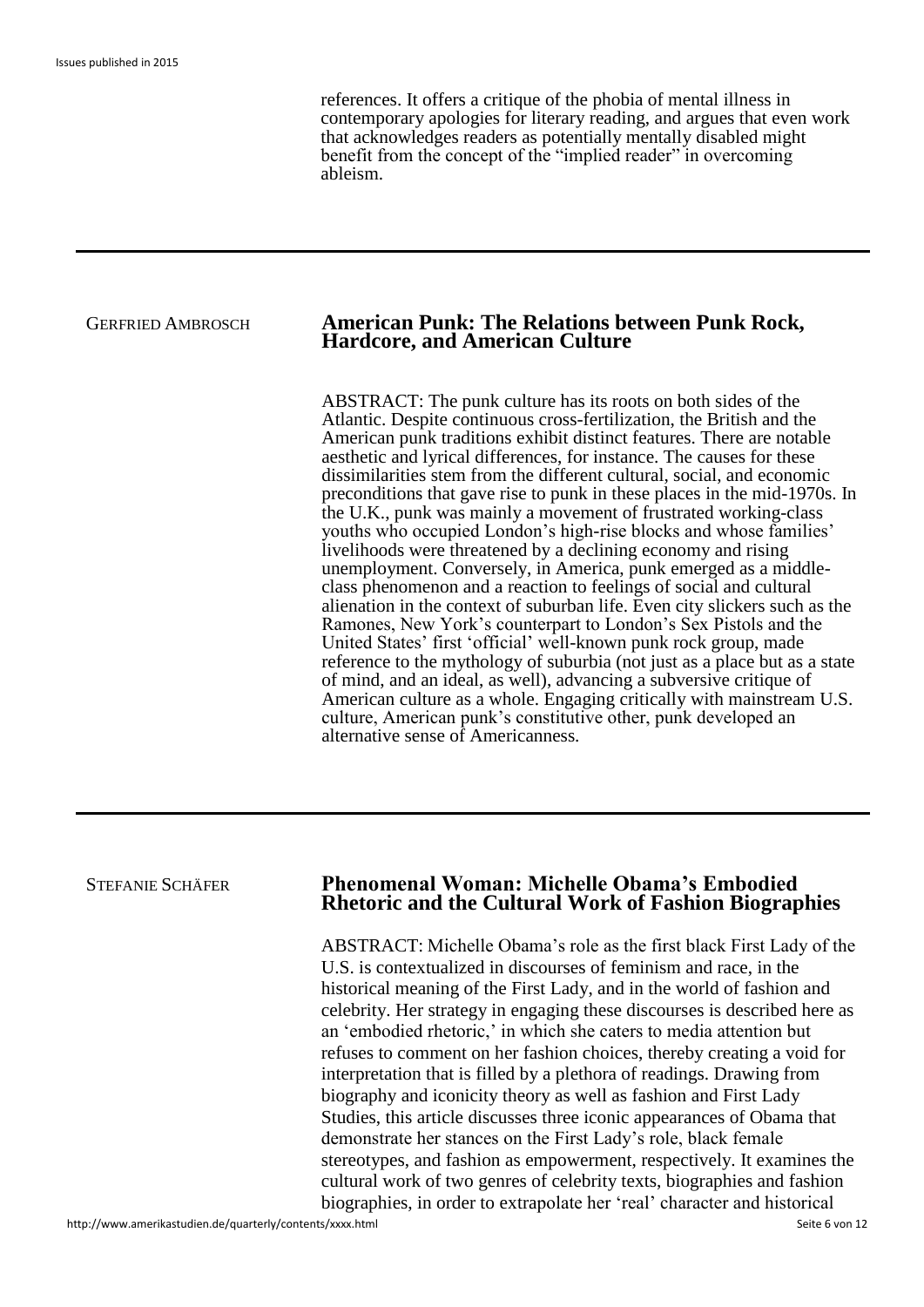meaning for American womanhood. Obama's case illustrates the interdependence between iconic persona and public mythmaking: The First Lady 'office' serves as a template for the creation of an American fashion icon. As a consequence, the Presidency is no longer a solitary office, but one occupied by a First Couple ruling by political and fashion power. This article discusses three iconic appearances of Obama that comment on her First Lady role, on black female stereotypes, and on fashion as empowerment, respectively. It examines how biographies and fashion biographies interpret these appearances in order to extrapolate her 'real' character and historical meaning for American womanhood.

# <sup>A</sup>NNA PEHKORANTA **Displaced Desires: The Dislocated Self and Melancholic Desire in Chuang Hua's** *Crossings* **and Fae Myenne Ng's**  *Steer Toward Rock*

ABSTRACT: This essay investigates two aesthetically innovative Chinese American prose narratives, *Crossings* (1968) by Chuang Hua and *Steer Toward Rock* (2008) by Fae Myenne Ng, which have so far inspired relatively few scholarly readings. Although published forty years apart, both texts convey a melancholic image of displaced desires  $\overline{\phantom{a}}$  – loved ones who are lost, beyond reach, or unresponsive – that is echoed by their complex narrative structure and rich stylistic repertoire. Drawing from the psychoanalytically informed notion of racial melancholia, this essay argues that in Chuang's *Crossings* and in Ng's *Steer Toward Rock*, the dynamics of melancholia manifest most prominently in the ways their dislocated characters negotiate between a melancholic desire to preserve a lost object of love, on one hand, and a persistent quest for an integrated sense of self, on the other. By examining their dislocated Asian American subjects, transnational love affairs, and melancholic desire, this essay suggests that both writers contribute to a particular aesthetics and ethics of melancholia, in which identificatory and narrative boundaries alike are contested and transgressed. It further argues that melancholia is present in these two narratives not only as an ethical or political construct, but equally as an aesthetic element that significantly adds to the ethical import of Chuang's and Ng's fiction.

### HELGA LÉNÁRT-CHENG **The Role of Indefinite Pronouns in Modeling Wholeness: Gertrude Stein's** *Everybody's Autobiography*

ABSTRACT: This article contends that *Everybody's Autobiography*  (*EA*) was part of Gertrude Stein's lifelong project to represent the wholeness of humanity. According to Stein, "Everybody's Autobiography [was] to be the Autobiography of every one" (*EA* 99). I propose to take this audacious claim literally, but not in the politicized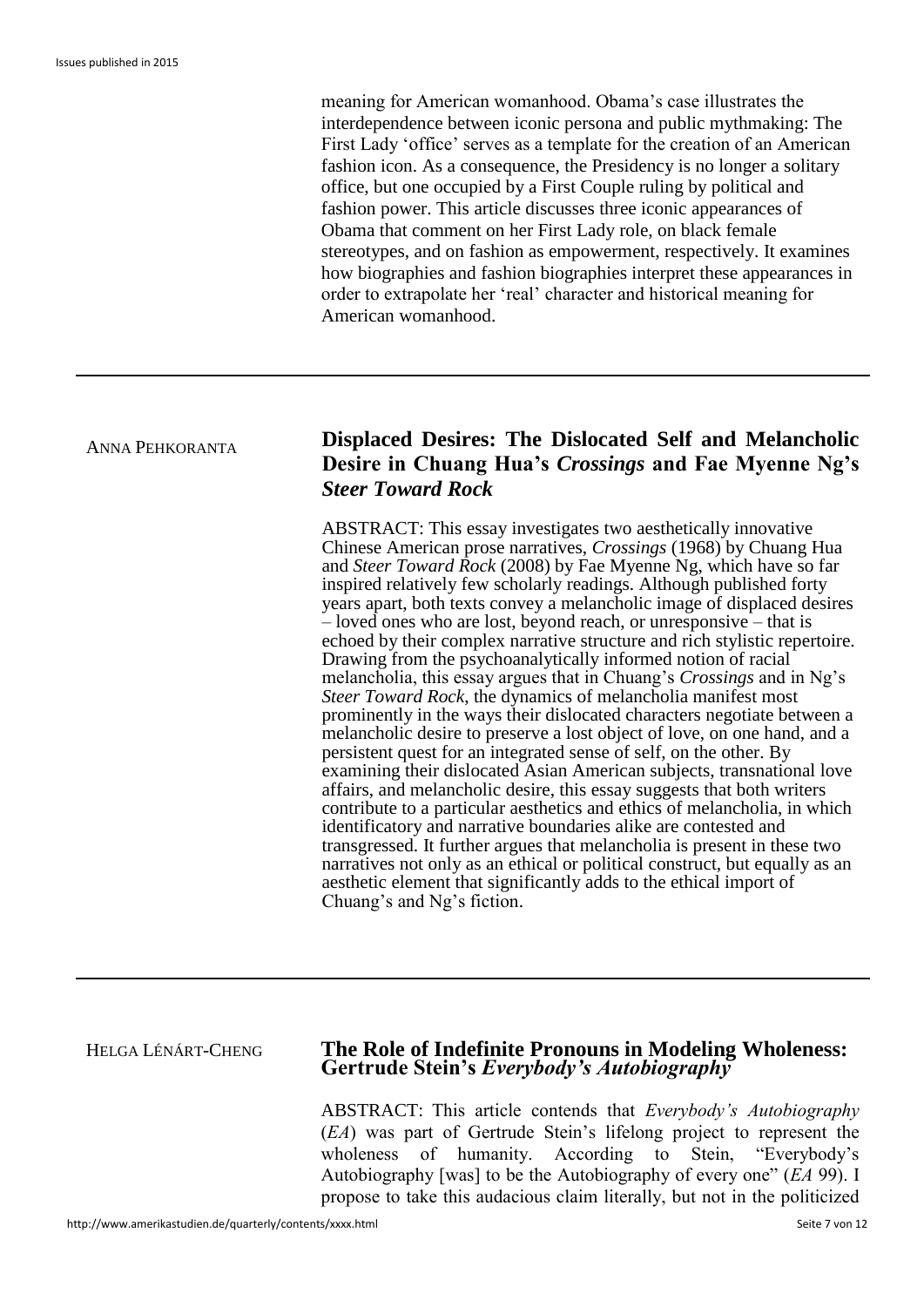|                          | sense of Stein writing "for everybody," "like everybody," or "in the name<br>of everybody." Instead, I focus on the formal conditions of representing<br>infinity to argue that the key to Stein's experiment lies in the possibility<br>of neutralized ascription offered by indefinite pronouns. Indefinite<br>pronouns such as "someone," "each one," and "anyone" express degrees<br>of unspecificity, distributability, and variability. By neutralizing<br>ascription, these pronouns open up a space where the autobiographical<br>"I" can expand towards the totality of "everyone," without losing the<br>intimacy and authority of the "one." Indefinite pronouns thus create a<br>space of intimate indefiniteness, which challenges our notions of<br>autobiographical unsubstitutability. |
|--------------------------|--------------------------------------------------------------------------------------------------------------------------------------------------------------------------------------------------------------------------------------------------------------------------------------------------------------------------------------------------------------------------------------------------------------------------------------------------------------------------------------------------------------------------------------------------------------------------------------------------------------------------------------------------------------------------------------------------------------------------------------------------------------------------------------------------------|
| <b>LEONARD VON MORZÉ</b> | <b>Forum</b>                                                                                                                                                                                                                                                                                                                                                                                                                                                                                                                                                                                                                                                                                                                                                                                           |
|                          | <b>Christian Jacob Hütter's Washington: An Introduction, Commentary, and Translation of the Work</b>                                                                                                                                                                                                                                                                                                                                                                                                                                                                                                                                                                                                                                                                                                   |
|                          |                                                                                                                                                                                                                                                                                                                                                                                                                                                                                                                                                                                                                                                                                                                                                                                                        |
| Amst 60.4 (2015)         | <b>Chance, Risk, Security: Approaches to Uncertainty in</b><br><b>American Literature</b>                                                                                                                                                                                                                                                                                                                                                                                                                                                                                                                                                                                                                                                                                                              |
|                          | <b>JOHANNES VOELZ</b>                                                                                                                                                                                                                                                                                                                                                                                                                                                                                                                                                                                                                                                                                                                                                                                  |
| <b>JOHANNES VOELZ</b>    | <b>Chance, Risk, Security: Approaches</b><br>to Uncertainty in American<br><b>Literature, An Introduction</b>                                                                                                                                                                                                                                                                                                                                                                                                                                                                                                                                                                                                                                                                                          |
| <b>Chance</b>            |                                                                                                                                                                                                                                                                                                                                                                                                                                                                                                                                                                                                                                                                                                                                                                                                        |
| PAUL GRIMSTAD            | Providence and Contingency in Edwards, Emerson, and<br><b>Dickinson</b>                                                                                                                                                                                                                                                                                                                                                                                                                                                                                                                                                                                                                                                                                                                                |
| <b>THOMAS DIKANT</b>     | The Spectre of Uncertainty": Chance in Bellamy's Utopian<br><b>Fictions</b>                                                                                                                                                                                                                                                                                                                                                                                                                                                                                                                                                                                                                                                                                                                            |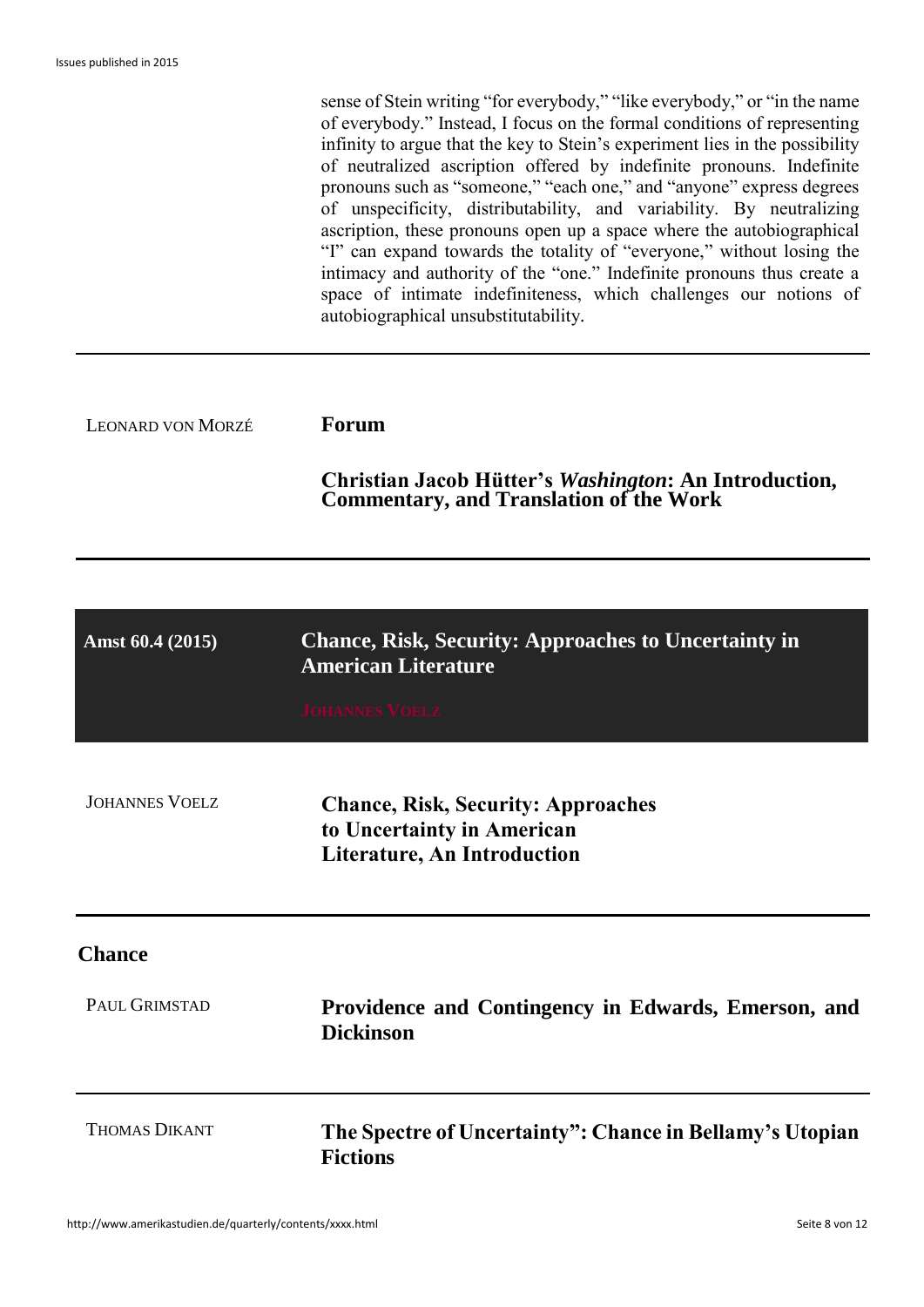ABSTRACT: Edward Bellamy's utopian novels *Looking Backward* (1888) and *Equality* (1897) imagine a new society of equality, justice, and a life of plenty, where no one has to fear for the security and wellbeing of their own or future generations. In Bellamy's utopian future, the "spectre of Uncertainty," which had been a permanent threat to the lives of people in the late nineteenth century, is presented as having disappeared. And yet, for all of its emphasis on security, Bellamy's utopian vision in fact does not exclude chance, risk, or accident. Placing statistics at the center of his utopian economy, Bellamy imagines a society that is based on probability rather than certainty. Bellamy's industrial workforce of the utopian future is modeled on the ideal of the army, which he envisions as both a rational organization and an organization predicated on risk. Meanwhile, the possibility of accident not only plays a considerable role in the smooth workings of the utopian system but is also the very precondition for the transportation of the novel's protagonist, Julian West, into the future of the year 2000. Thus, in both Looking Backward and Equality, the unpredictable event, the error, and the accident have to be possible for utopia to exist

# MAURICE S. LEE **Necessary Chances: A Response to Grimstad and Dikant**

### **Risk**

## KARIN HOEPKER **Frederick Douglass's** *The Heroic Slave* **– Risk, Fiction, and Insurance in Antebellum America**

ABSTRACT: Published in 1853 as part of Julia Griffith's abolitionist gift-book and fundraiser *Autographs for Freedom*, the novella *The Heroic Slave* became canonized as Frederick Douglass's sole and somewhat negligible attempt at sentimental fiction. The novella offers a speculative account of moments in the life of Madison Washington, one of the ring-leaders of the 1841 slave revolt aboard the brig *Creole*. The following essay proposes a rereading of *The Heroic Slave* in light of the historic events of the *Creole* incident and the subsequent tort lawsuit *Thomas McCargo v. The New Orleans Insurance Company*. I outline how Douglass's novella taps into the probabilistic logic of the legal case and thus traces the lineage that historically connects slavery, risk, and marine insurance. My essay proposes a reconsideration of Douglass's novella as an aesthetic experiment; it shows how *The Heroic Slave* employs elements of genre convention, narrative form, and symbolically charged spaces to present the reader with a case for self-empowered, African American agency, which hinges on a newly emergent probabilistic paradigm rather than providential convictions. A radical and deeply ambiguous text, the novella confronts the reader with the racial bias of historiography; it struggles to find a form that reflect slaves' experiences of exposure to the seemingly aleatory uncertainties of the slave-keeping system, in which bodies became chattel and risks turned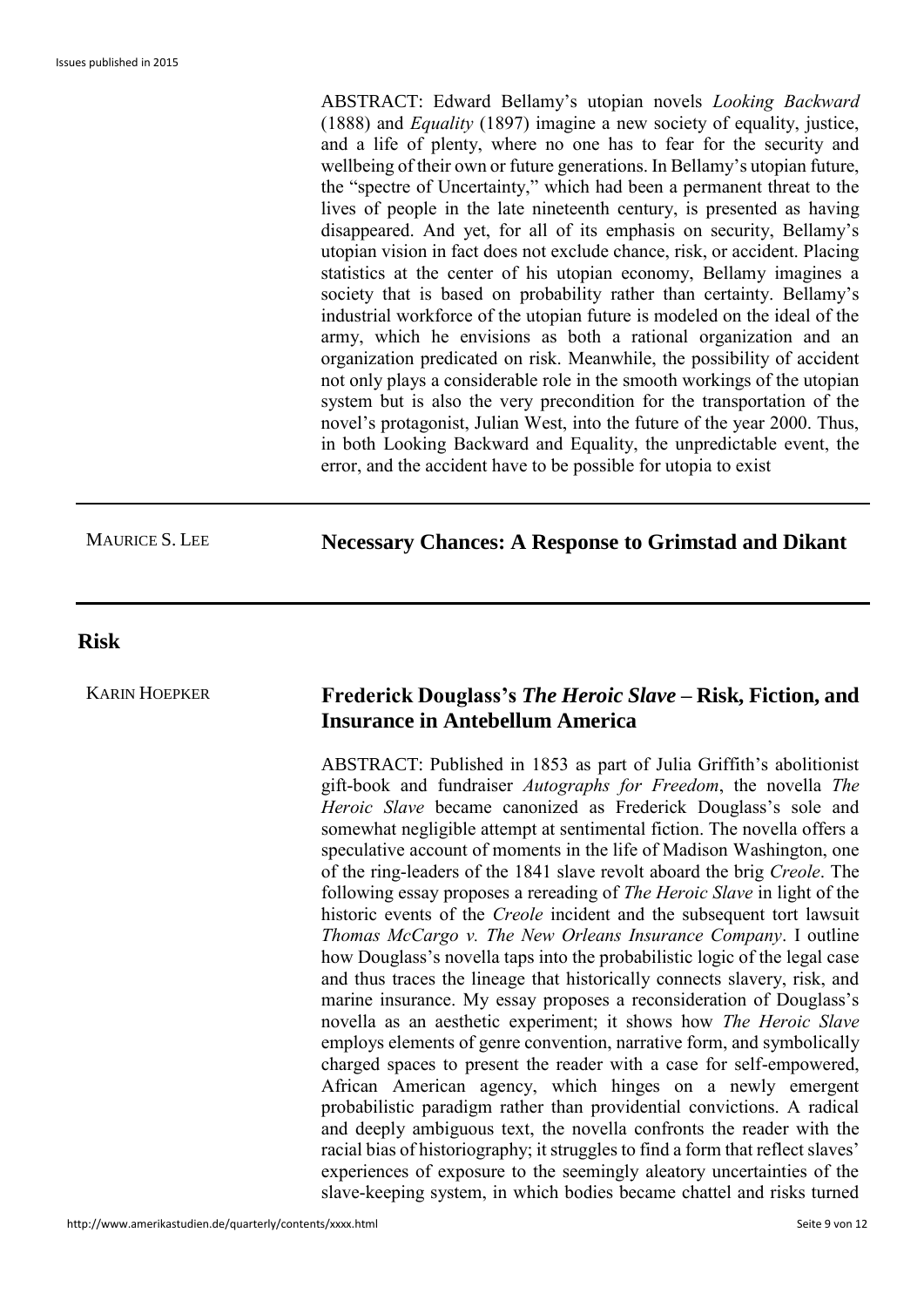human futures into tradable commodities. Douglass's text presents Madison Washington's heroism not primarily as based on escape and violent revolt but on his voluntary and self-conscious act of seizing selfownership and charge of his future. Thus, the novella bears witness to the inherently Janus-faced nature of risk, which indelibly ties its historic function as an economic tool of profitable slave trade to the liberating potential a probabilistic paradigm may hold for individual selfempowerment

### CHRISTIAN KLOECKNER **Risk and Nostalgia: Fictions of the Financial Crisis**

ABSTRACT: This essay reads novels responding to the 2008 financial crisis against the backdrop of competing definitions of risk and uncertainty in our financialized economies. Whereas finance produces profits by turning future uncertainty into stochastically modeled, tradable risk categories, Ulrich Beck's "world risk society" is haunted by the anticipation of non-computable catastrophes. Disavowing such radical uncertainty and allowing only for a probabilistically variable continuation of the present, financialization effectively forecloses the future while it also invades daily life. Financial risk-taking has been reframed as a precondition for success and self-acquisition—a promise that the recent financial crisis crushed for many. The representative contemporary subjectivities therefore alternate between the selfmanaging agent navigating global financial flows and the "indebted man" caught between the moral obligation to honor his debt and apparatuses of social control (Lazzarato). Paul Auster's *Sunset Park* and David Eggers's *Hologram for the King* address the interplay of risk and uncertainty, our cultural investments in the future, and the divergent and gendered poles of financial subjectivity in the wake of the financial crisis. Dwelling in an "aesthetic of uncertainty" (Heise) and presenting a crisis of masculinity, these novels' nostalgia is representative of a wider cultural response to the uncertainty brought on by the triumph of financialization and the failures of the financial markets. If finance transforms future uncertainty into present risk, nostalgia in these novels projects an idealized past to deal with present uncertainty. In turn, the nostalgia for an economy grounded in material production in these novels creates a space of resistance vis-à-vis the logic and temporality of finance and potentially generates alternative, open, and indeed uncertain, futures

# ELENA ESPOSITO **The Presence of Risk in Finance and Fiction: A Response to Hoepker and Kloeckner**

# **Security**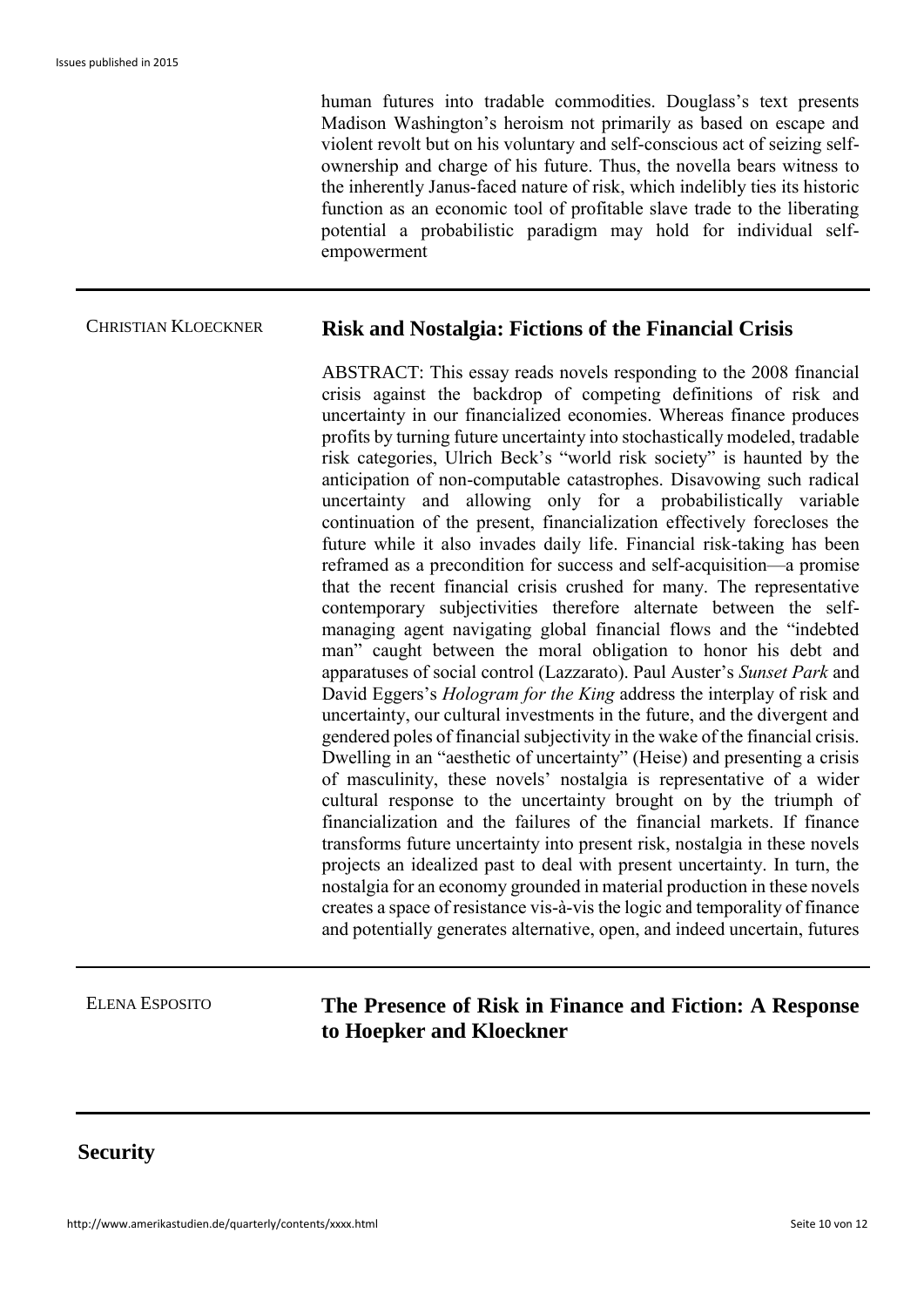# MICHAEL C. FRANK **At War with the Unknown: Hollywood, Homeland Security, and the Cultural Imaginary of Terrorism after 9/11**

ABSTRACT: Following the terrorist attacks of September 11, 2001, the Bush administration established a security discourse based on the paradigm of "uncertain threats," characterizing the "war on terror" as a war against the "unknown." From the point of view of this new security discourse, counterterrorism should not confine itself to the accumulation of data concerning the goals, strategies, and means of terrorist networks. It also depends on ingenuity on the part of security analysts in the imagination of possible present and future events. Besides analyzing facts, counterterrorism has to work speculatively through possibilities, to think in the subjunctive. Consequently, members of the Hollywood entertainment industry were invited by the Pentagon in October 2001 "to brainstorm about possible terrorist targets and schemes in America and to offer solutions to those threats." The present article argues that the consideration of fiction as potential fact is symptomatic of the discursive response to terror, which oscillates between the real (actual incidents of political violence) and the imaginary (anticipated further attacks), both drawing on and contributing to what I propose to conceptualize as the cultural imaginary of terrorism. Although this dynamic became particularly salient after 9/11, it has a much longer history, going back to the first emergence of sub-state violence against public targets at the close of the nineteenth century, when several literary writers devised spectacular scenarios of attacks from the air or with biological weapons. What distinguishes these late-Victorian fictions from post-9/11 counterterrorist discourse, however, is that the latter has made the imaginary an integral feature of homeland defense and thus a basis for political practice

# JOHANNES VOELZ **In the Future, Toward Death: Finance Capitalism and Security in DeLillo's** *Cosmopolis*

ABSTRACT: This essay aims to come to terms with the cultural appeal of security, which—so this article contends—is better understood as a fascination with insecurity. The essay focuses on Don DeLillo's *Cosmopolis* in order to show that this novel stages the appeal of (in)security as resting on its promise to offer an alternative to the futurefixation of the risk regime of financial capitalism. In *Cosmopolis*, financial risk and the contemporary cult of security come together as two thematic axes. The future-mindedness of financial risk management is counteracted by the threat constructions that drive the concern with security and that emphasize finitude and mortality. The preoccupation with security enables a turn to existential matters that the virtual abstractions of finance have seemingly made inaccessible. While proposing an opposition between a logic of risk based on virtuality and a logic of security based on authenticity, DeLillo's novel also suggests that it is impossible to break out of the logic of risk management pervading late modernity. The appeal of security articulated in this novel rather lies